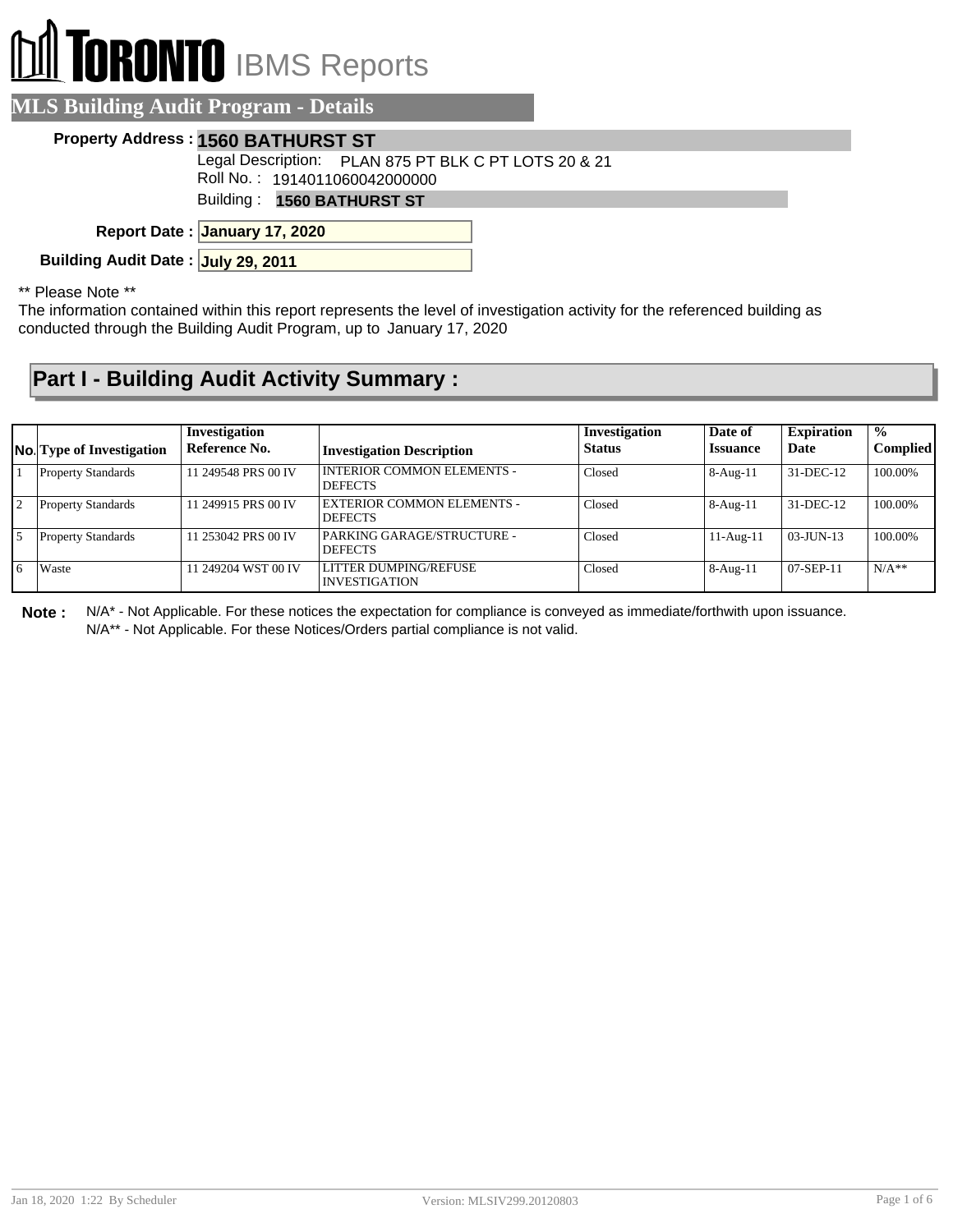## **Part II - Building Audit Details for Property Standards Orders :**

|    | Type of<br><b>No.</b> Investigation              | <b>Investigation</b><br>Reference No. | <b>Investigation Description</b>                                  | Investigation Date of<br><b>Status</b> | <b>Issuance</b> | <b>Expiration</b><br>∣Date | <b>Next Scheduled</b><br><b>Inspection Date</b> |
|----|--------------------------------------------------|---------------------------------------|-------------------------------------------------------------------|----------------------------------------|-----------------|----------------------------|-------------------------------------------------|
| l2 | <b>Property Standards</b>                        |                                       | 11 249915 PRS 00 IV EXTERIOR COMMON ELEMENTS -<br><b>IDEFECTS</b> | <b>Closed</b>                          | 8-Aug-11        | 31-DEC-12                  | 31-Oct-12                                       |
|    | No. of defects contained within the Order:<br>14 |                                       |                                                                   |                                        |                 |                            |                                                 |

**0**

**No. of defects contained within the Order :**

**No. of defects that remain outstanding :**

|                 | <b>Deficiency Details</b>                                                                                                                                                                                                                                                         |                            |               |  |  |  |  |
|-----------------|-----------------------------------------------------------------------------------------------------------------------------------------------------------------------------------------------------------------------------------------------------------------------------------|----------------------------|---------------|--|--|--|--|
| No.             | <b>Violation/Defect</b>                                                                                                                                                                                                                                                           | Location                   | <b>Status</b> |  |  |  |  |
| $\mathbf{1}$    | The exterior walls and their components are not being maintained in good repair. Namely:<br>Concrete window sills are damaged.                                                                                                                                                    | East                       | Closed        |  |  |  |  |
| $\overline{2}$  | Height of the guard for exit ramps and landings is less than 1,070 millimetres measured vertically<br>to the top of the quard from<br>the ramp surface where the difference in elevation between the adjacent<br>ground or floor level and the ramp is more than 600 millimetres. | Front                      | Closed        |  |  |  |  |
| 3               | Height of the guard for the exit stairs are less than 920 millimetres measured vertically to the top<br>of the guard from a line drawn through the outside edges of the stair nosings.                                                                                            | Front                      | Closed        |  |  |  |  |
| 4               | Height of the guard for exit ramps and landings is less than 1,070 millimetres measured vertically<br>to the top of the quard from<br>the ramp surface where the difference in elevation between the adjacent<br>ground or floor level and the ramp is more than 600 millimetres. | North                      | Closed        |  |  |  |  |
| 5               | The electrical fixtures are not maintained in good working order.                                                                                                                                                                                                                 | South East                 | Closed        |  |  |  |  |
| 6               | Height of the guard for the exit stairs are less than 1,070 millimetres around landings.                                                                                                                                                                                          | Stairway                   | Closed        |  |  |  |  |
| $\overline{7}$  | The retaining wall is not being maintained in good repair.                                                                                                                                                                                                                        | Stairway                   | Closed        |  |  |  |  |
| 8               | Required guard does not prevent the passage of a sphere having a diameter more than 100<br>millimetres. Namely: Opening at bottom of Guard/Handrail is more then 100 millimetres.                                                                                                 | Stairway                   | Closed        |  |  |  |  |
| 9               | The risers and/or other appurtenant attachments and/or their supporting structural members are<br>not maintained in good repair. Namely: Concrete riser is damaged.                                                                                                               | Stairway                   | Closed        |  |  |  |  |
| 10              | Required guard does not prevent the passage of a sphere having a diameter more than 100<br>millimetres.                                                                                                                                                                           | <b>Underground Parking</b> | Closed        |  |  |  |  |
| 11              | Height of the guard for exit ramps and landings is less than 1,070 millimetres measured vertically<br>to the top of the quard from<br>the ramp surface where the difference in elevation between the adjacent<br>ground or floor level and the ramp is more than 600 millimetres. | <b>Underground Parking</b> | Closed        |  |  |  |  |
| 12 <sup>2</sup> | A retaining wall exceeding 1,000 millimetres in exposed height is not protected by a guard on the<br>open side where access is provided.                                                                                                                                          | <b>Underground Parking</b> | Closed        |  |  |  |  |
| 13              | Previously finished surface(s) have marks, stains, graffiti, smoke damage, painted slogans and/or<br>other defacements. Namely: Graffiti on fence on lane side.                                                                                                                   | West                       | Closed        |  |  |  |  |
| 14              | The ventilation system or unit is not kept in good repair and maintained in good working condition<br>at all times. Namely: Ventilation housing is damaged and paint is chipped and peeling.                                                                                      | West Side of Building      | Closed        |  |  |  |  |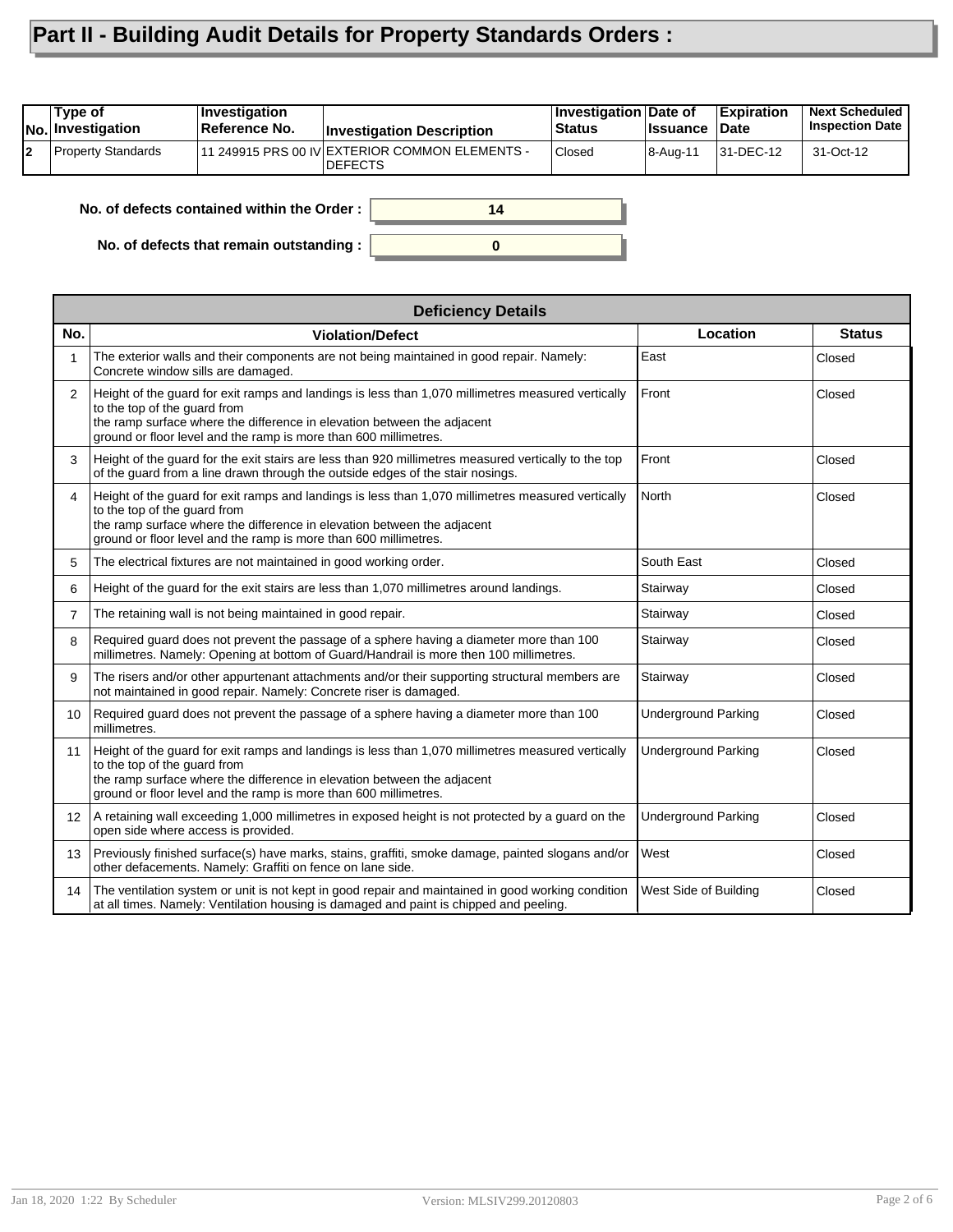|  | Tvpe of<br>$ No $ Investigation | <b>Investigation</b><br><b>∣Reference No.</b> | <b>Investigation Description</b>                                  | <b>Investigation Date of</b><br><b>Status</b> | <b>Issuance Date</b> | <b>Expiration</b> | <b>Next Scheduled</b><br><b>Inspection Date</b> |
|--|---------------------------------|-----------------------------------------------|-------------------------------------------------------------------|-----------------------------------------------|----------------------|-------------------|-------------------------------------------------|
|  | Property Standards              |                                               | 111 253042 PRS 00 IV PARKING GARAGE/STRUCTURE -<br><b>DEFECTS</b> | Closed                                        | ' 11-Aug-11          | $ 03 - JUN - 13 $ | 26-Jul-13                                       |

| No. of defects contained within the Order: | 14 |
|--------------------------------------------|----|
| No. of defects that remain outstanding:    |    |

|                   | <b>Deficiency Details</b>                                                                                                                                                                                                                                                                                                                                                |                                 |               |  |  |  |  |
|-------------------|--------------------------------------------------------------------------------------------------------------------------------------------------------------------------------------------------------------------------------------------------------------------------------------------------------------------------------------------------------------------------|---------------------------------|---------------|--|--|--|--|
| No.               | <b>Violation/Defect</b>                                                                                                                                                                                                                                                                                                                                                  | Location                        | <b>Status</b> |  |  |  |  |
| 1                 | The parking or storage garage columns from floor level to a height of sixty (60) centimeters are<br>not painted black.                                                                                                                                                                                                                                                   | <b>Underground Parking Area</b> | Closed        |  |  |  |  |
| $\overline{2}$    | The floors in the parking or storage garage are not maintained free of holes, breaks or cracks.<br>specifically drain covesr are missing by parking stall 8-9 and 24-25                                                                                                                                                                                                  | <b>Underground Parking Area</b> | Closed        |  |  |  |  |
| 3                 | Large safe-exit arrows are not displayed on safe-exit doors 1.5 metres above the floor, measured<br>from the center of the arrow to the floor, with the arrow pointing down.                                                                                                                                                                                             | <b>Underground Parking Area</b> | Closed        |  |  |  |  |
| 4                 | Where large safe-exit arrow will cover all or part of the glazed portion of an exit door, the arrow<br>has not been displayed in an alternate approved location.                                                                                                                                                                                                         | <b>Underground Parking Area</b> | Closed        |  |  |  |  |
| 5                 | The parking or storage garage does not have a designated safe-exit route.                                                                                                                                                                                                                                                                                                | Underground Parking Area        | Closed        |  |  |  |  |
| 6                 | Small safe-exit arrows are not prominently displayed on columns or walls 1.5 metres above the<br>floor, measured from the center of the arrow to the floor; at least every ten (10) metres along the<br>safe-exit route; at all safe-exit route decision points along the safe-exit route; and wherever a<br>safe-exit route crosses a traffic aisle.                    | <b>Underground Parking Area</b> | Closed        |  |  |  |  |
| $\overline{7}$    | Alert signs are not prominently displayed on columns or walls 2.1 metres above the floor,<br>measured from the top of the sign to the floor, so that there is 1 alert sign for every 25 parking<br>stalls in the parking or storage garage, with the alert signs being evenly distributed in the parking<br>or storage garage, but located no more than 30 metres apart. | Underground Parking Area        | Closed        |  |  |  |  |
| 8                 | The parking or storage garage is not equipped with a mechanical ventilation system capable of<br>providing a supply of fresh air at all times.                                                                                                                                                                                                                           | <b>Underground Parking Area</b> | Closed        |  |  |  |  |
| 9                 | The parking or storage garage walls painted surface is not maintained in a state of good repair.<br>Specifically the white paint requires refreshing                                                                                                                                                                                                                     | <b>Underground Parking Area</b> | Closed        |  |  |  |  |
| 10                | The parking or storage garage ceiling painted surface is not maintained in a state of good repair.<br>Specifically the white paint requires refreshing                                                                                                                                                                                                                   | <b>Underground Parking Area</b> | Closed        |  |  |  |  |
| 11                | The ceilings in the parking or storage garage are not maintained free of holes, breaks or cracks.<br>specifically the ceiling has concrete damage present by parking stall 21-22 and 9-8                                                                                                                                                                                 | <b>Underground Parking Area</b> | Closed        |  |  |  |  |
| $12 \overline{ }$ | Lighting in a garage is provided at less than 50 lux.                                                                                                                                                                                                                                                                                                                    | <b>Underground Parking Area</b> | Closed        |  |  |  |  |
| 13                | The parking or storage garage walls from floor level to a height of sixty (60) centimeters are not<br>painted black.                                                                                                                                                                                                                                                     | <b>Underground Parking Area</b> | Closed        |  |  |  |  |
| 14                | The parking or storage garage is used to keep junk or rubbish. Specifically there is an<br>accumulation of junk and rubbish [wood pieces, speakers, etc.] throughout the parking area                                                                                                                                                                                    | <b>Underground Parking Area</b> | Closed        |  |  |  |  |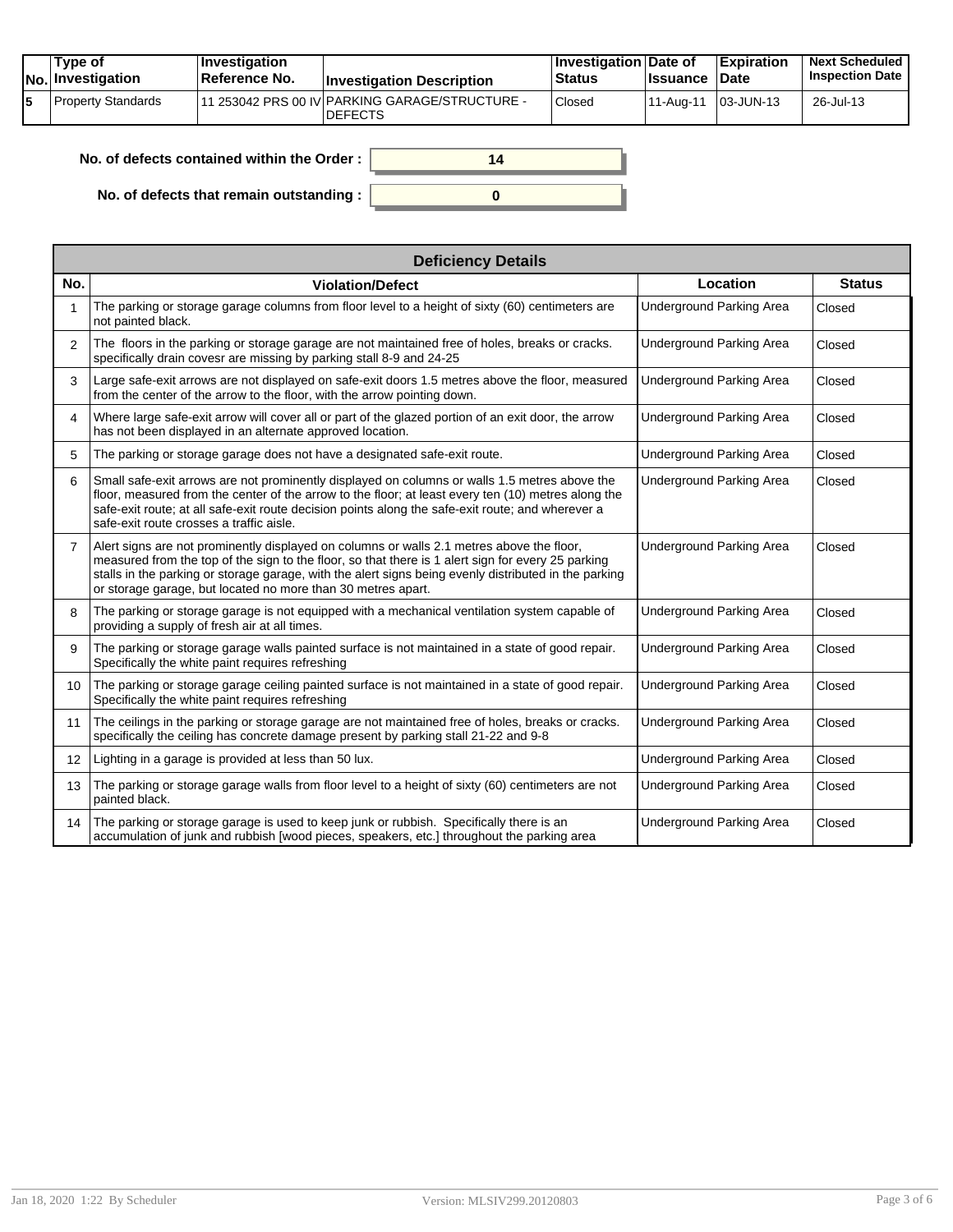| Tvpe of<br><b>No. Investigation</b> | <b>Investigation</b><br>Reference No. | <b>Investigation Description</b>                                  | <b>Investigation Date of</b><br>Status | <b>Issuance Date</b> | Expiration | <b>Next Scheduled</b><br><b>Inspection Date</b> |
|-------------------------------------|---------------------------------------|-------------------------------------------------------------------|----------------------------------------|----------------------|------------|-------------------------------------------------|
| Property Standards                  |                                       | 111 249548 PRS 00 IV INTERIOR COMMON ELEMENTS -<br><b>DEFECTS</b> | Closed                                 | 8-Aug-11             | 31-DEC-12  | 31-Oct-12                                       |

**0**

| No. of defects contained within the Order : $\vert$ |  |
|-----------------------------------------------------|--|
|                                                     |  |

**No. of defects that remain outstanding :**

|     | <b>Deficiency Details</b>                                                                                                                                                                                                                              |                  |               |  |  |  |  |  |
|-----|--------------------------------------------------------------------------------------------------------------------------------------------------------------------------------------------------------------------------------------------------------|------------------|---------------|--|--|--|--|--|
| No. | <b>Violation/Defect</b>                                                                                                                                                                                                                                | Location         | <b>Status</b> |  |  |  |  |  |
|     | Handrails on one side of stair or ramp less than 1,100mm in width not provided. Namely: Handrail<br>missing in sections.                                                                                                                               | 1st Floor        | Closed        |  |  |  |  |  |
| 2   | Floor and/or floor covering not kept free from holes, stains, rubbish and debris. Namely: torn<br>carpet at seam.                                                                                                                                      | 1st Floor        | Closed        |  |  |  |  |  |
| 3   | Lighting in a storage room is provided at less than 50 lux.                                                                                                                                                                                            | Basement         | Closed        |  |  |  |  |  |
| 4   | The electrical switches are not maintained in good working order. Namely: Electrical switch plate<br>is damaged.                                                                                                                                       | <b>Basement</b>  | Closed        |  |  |  |  |  |
| 5   | The property has not been repaired in accordance with the standards. Namely: Used as storage<br>room.                                                                                                                                                  | Basement         | Closed        |  |  |  |  |  |
| 6   | The property has not been repaired in accordance with the standards. Namely: Clean up, clear<br>and organize.                                                                                                                                          | <b>Basement</b>  | Closed        |  |  |  |  |  |
| 7   | The ventilation system or unit is not kept in good repair and maintained in good working condition<br>at all times. Namely: No grill cover on exhaust fan.                                                                                             | <b>Basement</b>  | Closed        |  |  |  |  |  |
| 8   | The lighting fixture is not protected from damage by the provision of wired glass or other suitable<br>means of protection.                                                                                                                            | <b>Basement</b>  | Closed        |  |  |  |  |  |
| 9   | The lighting fixture is not protected from damage by the provision of wired glass or other suitable<br>means of protection.                                                                                                                            | <b>Basement</b>  | Closed        |  |  |  |  |  |
| 10  | The lighting fixture is not protected from damage by the provision of wired glass or other suitable<br>means of protection.                                                                                                                            | <b>Basement</b>  | Closed        |  |  |  |  |  |
| 11  | Electrical equipment room is not equipped to provide illumination to an average level of not less<br>than 50 lux at floor or tread level.                                                                                                              | Basement         | Closed        |  |  |  |  |  |
| 12  | The lighting fixture is not protected from damage by the provision of wired glass or other suitable<br>means of protection.                                                                                                                            | <b>Basement</b>  | Closed        |  |  |  |  |  |
| 13  | The lighting fixture is not protected from damage by the provision of wired glass or other suitable<br>means of protection.                                                                                                                            | <b>Basement</b>  | Closed        |  |  |  |  |  |
| 14  | Lighting in a storage room is provided at less than 50 lux.                                                                                                                                                                                            | Basement         | Closed        |  |  |  |  |  |
| 15  | Lighting in a laundry room is provided at less than 200 lux.                                                                                                                                                                                           | Basement         | Closed        |  |  |  |  |  |
| 16  | Lighting in a service hallway is provided at less than 50 lux.                                                                                                                                                                                         | Hall             | Closed        |  |  |  |  |  |
| 17  | A window in a stairway that extends to less than 1,070 millimetres above the landing is protected<br>by a guard that is less than 1,070 millimetres high measured to the top of the guard from the<br>surface of the landing.                          | Landings         | Closed        |  |  |  |  |  |
| 18  | The emergency contact sign is not in lettering of not less than 12.7 millimetres in height.                                                                                                                                                            | Lobby            | Closed        |  |  |  |  |  |
| 19  | Emergency contact sign does not indicate current name, address and telephone number of the<br>person responsible for the property and the name and telephone number of the authorized person<br>to contact in case of an emergency on a 24 hour basis. | Lobby            | Closed        |  |  |  |  |  |
| 20  | The roof or one of its components is not weather tight. Namely: Shingles and Facia Board on Roof   Penthouse<br>access are damaged.                                                                                                                    |                  | Closed        |  |  |  |  |  |
| 21  | Exterior door is not maintained in good repair. Namely: Steel clading on door is damaged and<br>rusted.                                                                                                                                                | Penthouse        | Closed        |  |  |  |  |  |
| 22  | 0Chimney, smoke stack or supporting member is not maintained in good repair and/or free from<br>defects. Namely: Bricks are damaged and spalling, top course is damaged.                                                                               | Roof Of Building | Closed        |  |  |  |  |  |
| 23  | Exit, public corridor or corridor is not equipped to provide illumination to an average level of not<br>less than 50 lux at all points such as angles and intersections at changes of level where there are<br>stairs or ramps.                        | Stairway         | Closed        |  |  |  |  |  |
| 24  | Height of the guard for the exit stairs are less than 920 millimetres measured vertically to the top<br>of the guard from a line drawn through the outside edges of the stair nosings.                                                                 | Stairway         | Closed        |  |  |  |  |  |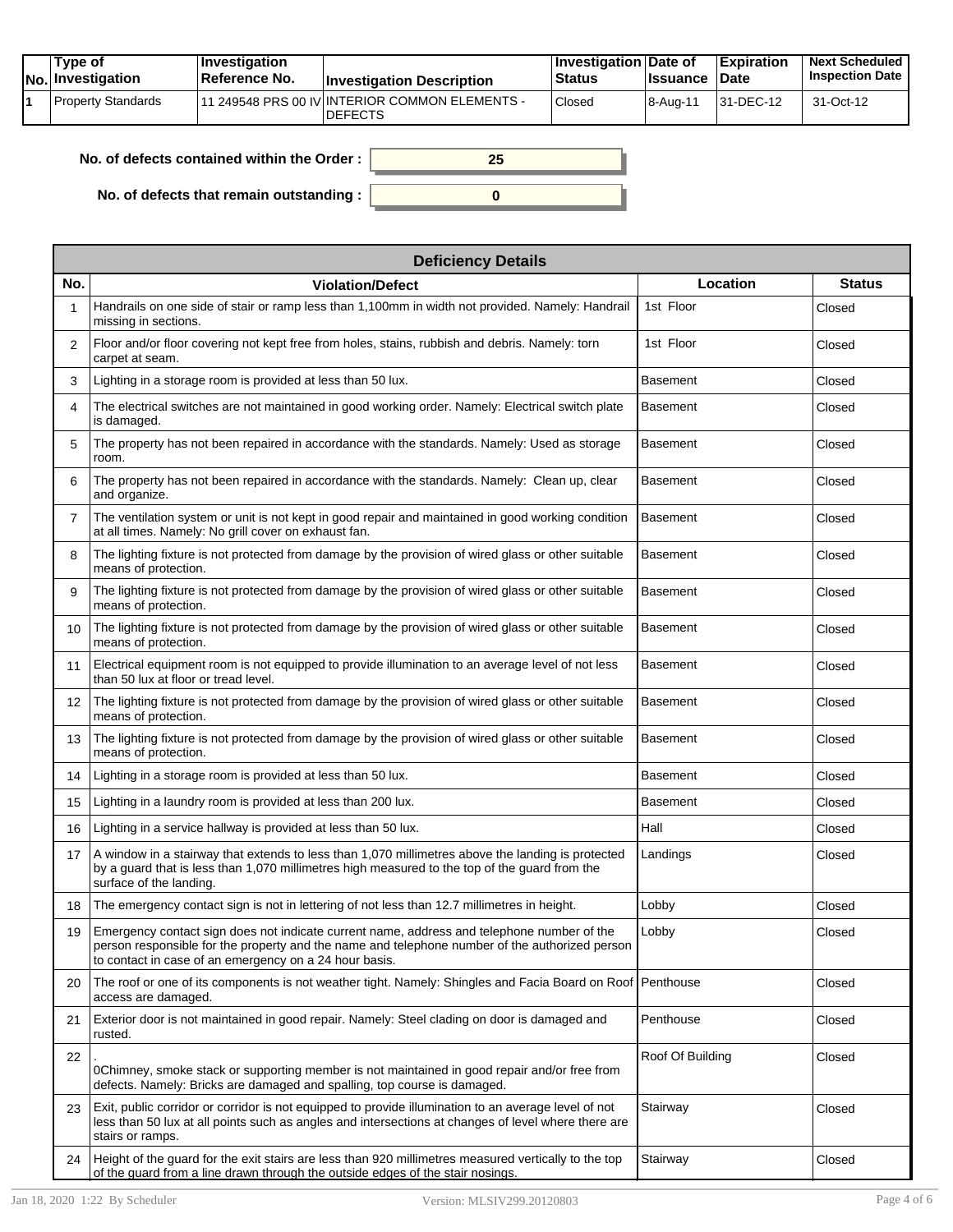|  | 25   Height of the guard for the exit stairs are less than 1,070 millimetres around landings. | Stairway | Closeg |
|--|-----------------------------------------------------------------------------------------------|----------|--------|
|--|-----------------------------------------------------------------------------------------------|----------|--------|